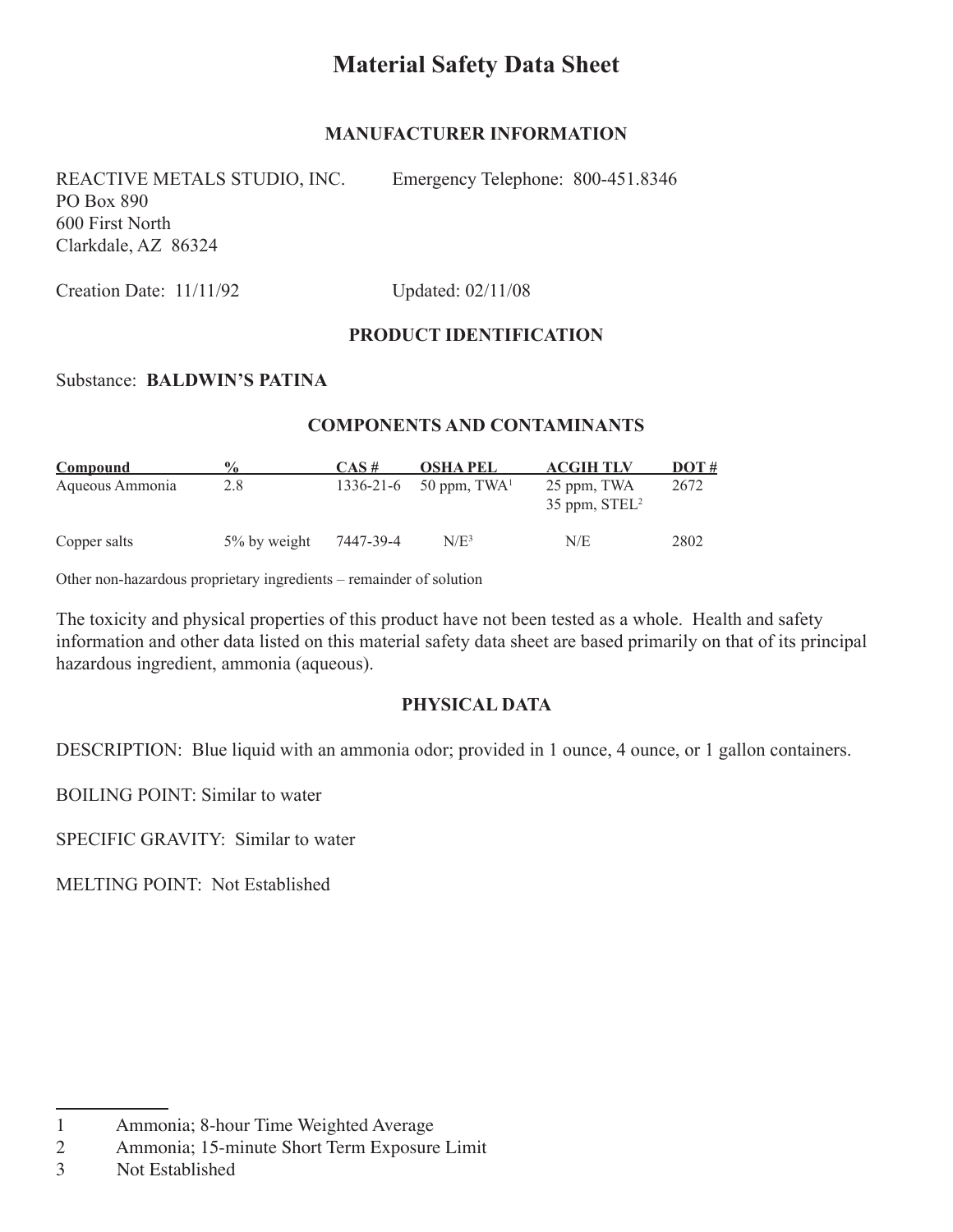### **PHYSICAL DATA Con't**

SOLUBILITY IN WATER: Not Established

SOLUBILITY IN OTHER LIQUIDS: Not Established

ODOR THRESHOLD: None Established

# **reactivity data**

STABLITY: Stable

INCOMPATIBLES: Strong acids, strong oxidizing agents

DECOMPOSITION PRODUCTS: Ammonia, Oxides of Nitrogen, Hydrochloric Acid

HAZARDOUS POLYMERIZATION: Will not occur

# **fire & explosion hazard data**

FLAMMABLE LIMITS: Not flammable

FLASH POINT: Not applicable

AUTOIGNITION TEMPERATURE: Not applicable

FIREFIGHTING: Use standard precautions

# **toxicity/health effects**

### ACUTE EXPOSURE:

- INHALATION: Ammonia is irritating to the eyes, nose, mucous membranes, and respiratory tract. High concentrations of ammonia may cause severe irritation of the respiratory system with possible pulmonary edema.
- EYE CONTACT: Direct contact with the eye may result in severe irritation. Prolonged contact may cause permanent corneal damage and blindness.
- SKIN CONTACT: Prolonged skin contact may cause irritation, with inflammation, swelling, and edema. Skin disorders may be aggravated by exposure.
- INGESTION: Harmful if ingested with possible burns to the mouth, throat, and stomach. May cause nausea, vomiting and diarrhea.

# CHRONIC EXPOSURE: Chronic exposure effects have not been determined. **emergency & first aid procedures**

INHALATION: If inhaled, remove the victim to fresh air. If not breathing, give artificial respiration.